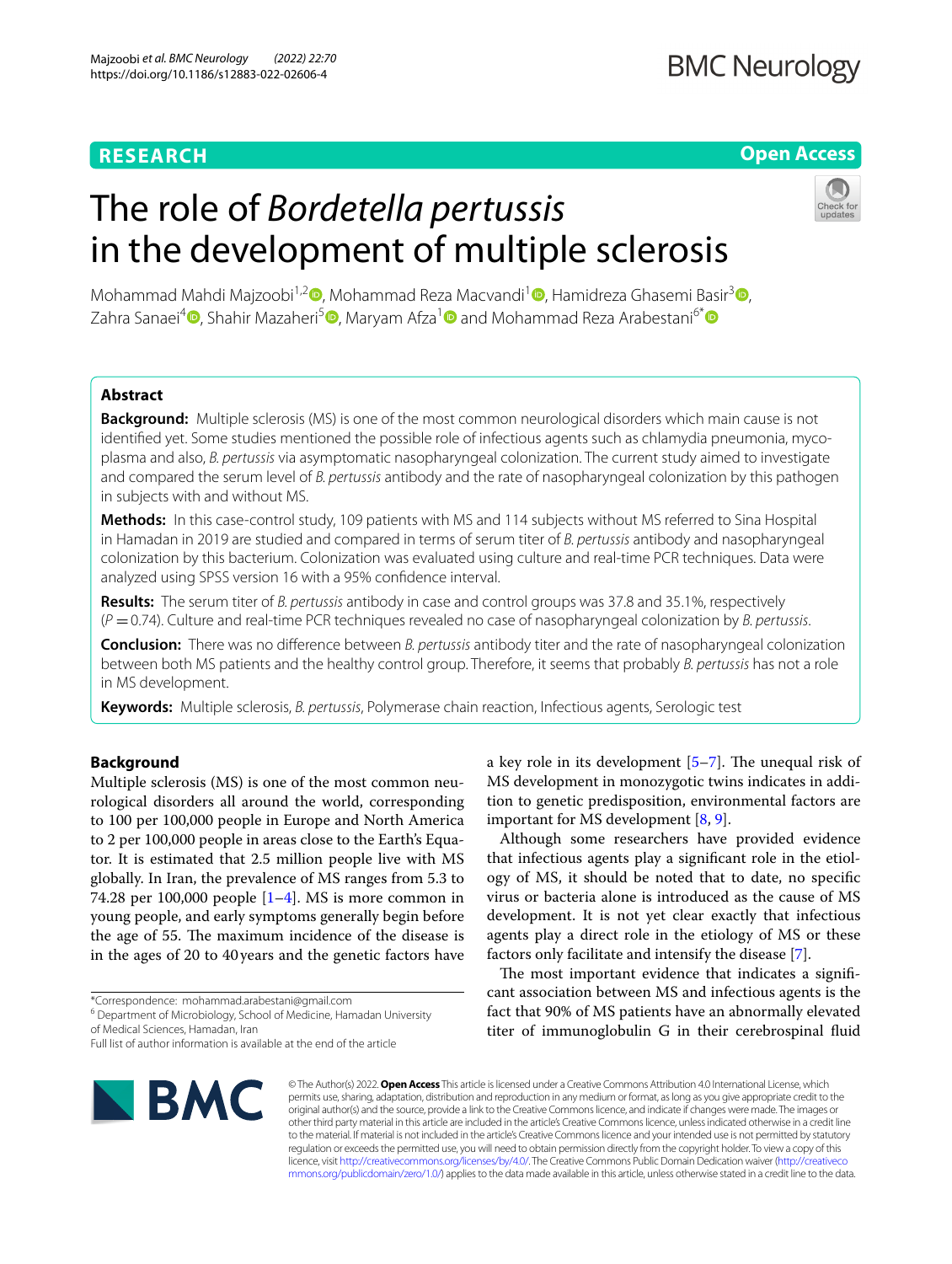(CSF)  $[10]$  $[10]$  $[10]$ . In contrast, there is a hypothesis that high concentrations of IgG in CSF of MS patients may be the cause of the disease  $[11]$ . Some evidence indicating that asymptomatic colonization of *B. pertussis* can be the cause of MS. *B. pertussis* colonization is common in children, youth, and adults [[12,](#page-4-8) [13](#page-4-9)].

The high risk of MS in the U.S. is reported to be indirectly associated with pertussis vaccination. It is believed that pertussis vaccination can reduce the incidence of acute and clinical forms of the disease, but it does not exert a mucosal protective effect  $[13-15]$  $[13-15]$ . Therefore, it is postulated that cases with subclinical pertussis are at elevated risk of MS  $[14, 15]$  $[14, 15]$  $[14, 15]$ . The human nasopharynx can be colonized with bacteria and pathogens such as *B. pertussis* [\[16\]](#page-4-12). But no chronic carrier in humans is reported [[17\]](#page-4-13). Rubin et al. [[18](#page-4-14)] reported that subclinical colonization of *B. pertussis* in nasopharyngeal of vaccinated individuals may be associated with MS development. In animal models, also *Bordetella pertussis* has experimentally caused MS.

Kurtzke et al. published one of the most important epidemiological reports on MS in 1993. Based on the MS epidemic in the Faroe Islands during World War II and immediately after the war, they concluded that MS is a late consequence of a particular unknown infection during adolescence and youth [[19\]](#page-4-15). A study showed that 95.47% of MS patients were positive for anti-Bordetella antibodies [\[20](#page-4-16)]. Although an association is postulated between nasopharyngeal colonization and MS, no study on isolation of this bacterium from nasopharyngeal was found. Therefore, this case-control study was conducted to investigate the serum level of antibody and the rate of *B. pertussis* nasopharyngeal colonization in patients with MS and subjects without MS.

# **Method**

This case-control study was conducted on subjects with and without MS, referred to Sina Hospital in Hamadan, west of Iran, in 2018-2019. After obtaining informed consent, participants were enrolled in the study. The cases were selected using convenience and consecutive sampling techniques among eligible patients. The sample size was calculated as 124 subjects, following the study by Sherkat et al. [\[21](#page-4-17)]. (Prevalence of positive *B. pertussis* antibody in adults referred to Isfahan medical centers), with an alpha of 0.5, 0.06 error, and a prevalence of 0.12.

Out of 109 patients with MS were compared with 114 participants without MS. MS patients were enrolled according to clinical symptoms, laboratory fndings (increased IgG CSF and oligoclonal band in CSF), and imaging evidence provided by MRI, which all were confrmed by a neurologist. Subjects of the control group (i.e. without MS diagnosis) were selected preferably from healthy people who were referred for normal check-ups. After obtaining their consent, blood samples (5cc) were taken from subjects of both groups for the *B. pertussis* antibody test. All samples were sent to the hospital laboratory. Laboratory tests were performed by ELISA method using Human Anti-*Bordetella Pertussis*-IgG ELISA kit (manufactured by Abcam Company, United States). Laboratory results were reported as positive or negative cutofs. Optical absorption higher than 10%, compared to the cut-of, was considered positive.

Also, the nasopharyngeal swab was prepared using Dacron swab and cultured on *Regan Lu medium* (containing "Bordet-Gengou and charcoal agar"). Then, it was incubated in a humid environment for 10-12days at 36°C. This culture medium with a shelf-life of 4 to 8weeks contained charcoal agar with 10% horse blood for better growth of microorganisms as well as 40 mcg of cephalexin in order to inhibit the growth of normal fora of the respiratory tract. In an ideal case, the maximum sensitivity of culture for *B. pertussis* is 60%. Culture media were stored in a wet incubator for 12days at 35°C and after 24h were examined daily. Suspected colonies were primarily determined according to their forms (fne and shiny spots similar to mercury droplets). Then, suspected cultures were fxed, and after gram staining using counterstain "O" and observing gram-negative Coccobacillus, further experiments were performed using Difco TM *B. pertussis* Antiserum (BD company; USA) and slide agglutination tests technique in order to diferentiate *B. pertussis* from *Bordetella para-pertussis* [\[21](#page-4-17)]. All tests, including antibody and culture, were performed in Sina Hospital.

In order to perform real-time PCR, another swab was prepared for DNA extraction using a high pure PCR template preparation kit (made by ROCH Company; Germany). Then, the extracted DNA was used for realtime PCR using primers mentioned in the Table [1](#page-2-0), after performing quantitative and qualitative tests. Molecular analyses were performed in the microbiology laboratory of the medical school.

In this study, specific primers were used. The blast was performed to select primers, and the accuracy of the primers sequence and their specifcity for the target gene was confrmed.

## **Preparation and dilatation of primers**

The synthesized primers were prepared as lyophilized from Bioneer by Pishgam Company. According to the guideline published by the producer, the primers were diluted with a certain sterile distilled water (analysis sheet for each primer). Afterward, in order to be used in PCR reaction, each primer was diluted 10 times. So that 10μl of primer was mixed with 90μl of sterile distilled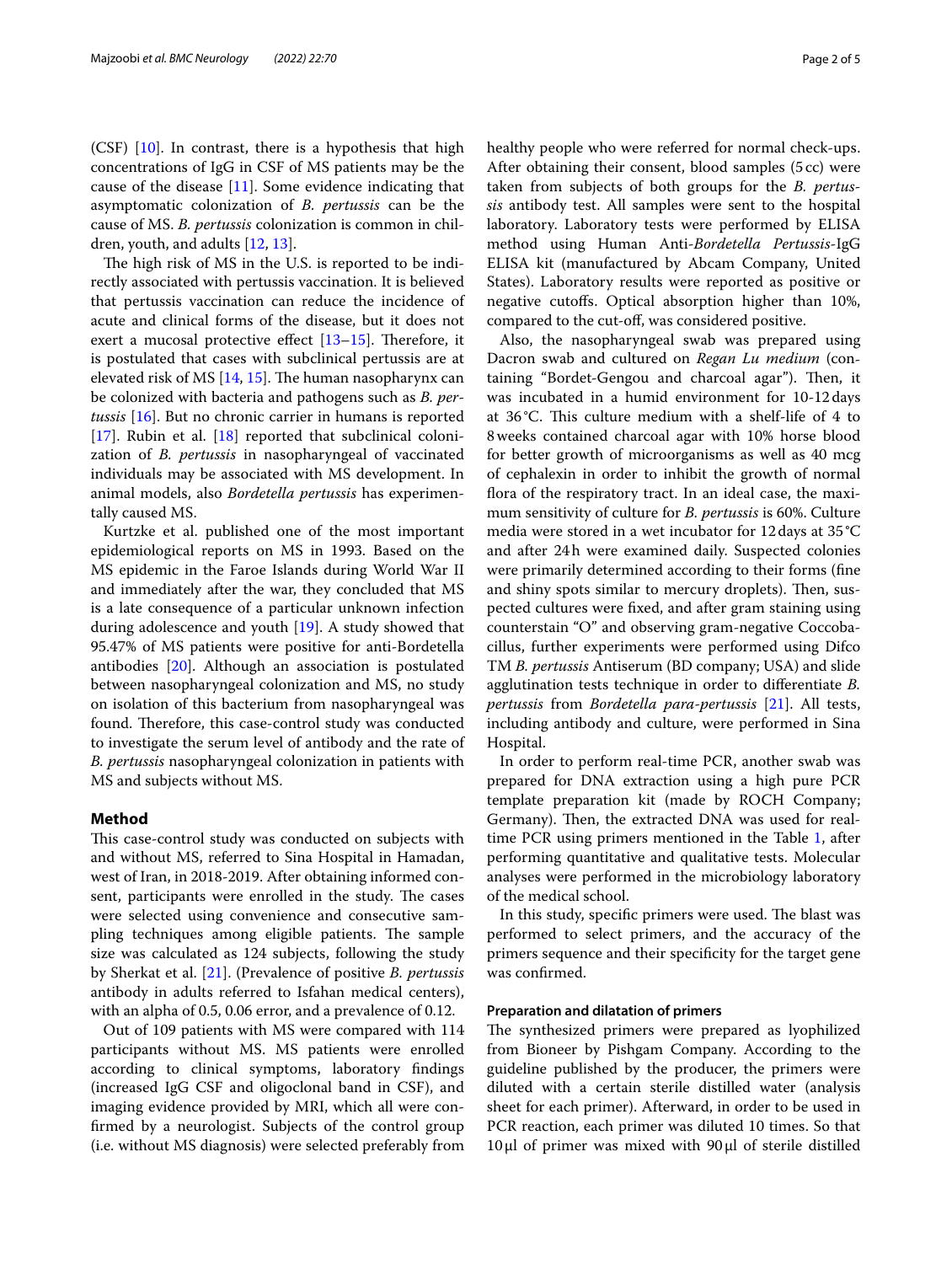<span id="page-2-0"></span>**Table 1** Characteristics of primers used for examining the genes

| <b>Primers</b>                   | Sequences (5 $'\rightarrow$ 3')   | <b>Target</b> | Size (bp) $T_m$ (°C) |      |
|----------------------------------|-----------------------------------|---------------|----------------------|------|
| F <sub>1</sub> -BP               | <b>TCCGAACCGGATTTGAGA</b><br>AA   | <b>IS481</b>  | 60                   | 78.5 |
| R <sub>1</sub> -RP               | CCGGGCTCCTTGAGTGAA                |               |                      |      |
| F1-BpP                           | ATGCTGGATCGCAAGTTG<br>ATG         | IS1001        | 81                   | 85.8 |
| R <sub>2</sub> -B <sub>p</sub> P | <b>TGGGTCTTCGGGCCATT</b>          |               |                      |      |
| F1-16S-TOM                       | CGTGTCGTGAGATGTTGG<br><b>GTTA</b> | 16S rDNA 60   |                      | 78.5 |
| R1-16S-TOM                       | GACGTCATCCCCACCTTC                |               |                      |      |

water using a 0.2ml Micro Tube, which yielded a 10 Piko Molar concentration.

# **Real‑time PCR and MCA to measure the sensitivity of primers**

Applied Biosystem Real-Time PCR and Fermentas Master Mix Kit (Cat No. K0221) were used to perform real-time PCR reactions [\[22](#page-4-18)]. In this reaction, for each sample, the materials inside the fnal mix were added as the reaction material table, 1μl of the extracted DNA was added to each microtube. Then, it was spin for 15s and put into the device according to the Table [1,](#page-2-0) and the program was run. The temperature cycle used in this device was planned for three stages. The first stage, which led to DNA denaturation and contained activation of the polymerase enzyme, was performed at  $95^{\circ}$ C for 10 min. The second stage contained a DNA proliferation reaction at 95°C for 15s, and a temperature of 58°C continued for 1 min for 40 cycles. The final stage was performed to draw the melting curve, which is necessary for diferentiation of the required genes, at 95°C for 15s, 58°C for 1min, and 95°C for 15s.

Data were analyzed using SPSS. Descriptive data were displayed as tables, diagrams, central indices, and dispersion. For data analysis, the mean *B. pertussis* colonization in MS patients and control group, if the data were distributed normally, was compared using the chi-squared test, Independent Sample t-test, and the Mann-Whitney test was applied for data that were not distributed normally. Statistical signifcance was considered when *p*-value<0.05.

## **Ethical considerations**

The current study is approved by the Ethics Committee of the Hamadan University of Medical Sciences (HUMS) with an ethical code: IR.UMSHA.REC.1396.544.

## **Results**

The current study aimed to compare the serum level of *B. pertussis* antibody and the level of *Bordetella* nasopharyngeal colonization in 109 patients with MS and 114 healthy individuals. According to Table [2](#page-2-1), the case and control groups were matched in terms of vaccination history, age, sex and weight.

The study's main results, including colonization rate of the nasopharynx by *B. pertussis* and antibody levels against this bacteria, are listed in Table [3.](#page-2-2)

For 8 (7.3%) patients with MS and 27 (23.7%) subjects of the control group, the nasopharyngeal culture was positive for microbes other than *B. pertussis*. For patients with MS, cultured microbes included gram-negative bacilli  $(n = 1)$ , gram-positive coccus  $(n = 6)$ , and Penicillium fungus  $(n = 1)$ . For subjects of the control group, non-gram negative bacilli  $(n = 3)$ , gram-positive coccus  $(n = 21)$ , and yeast and Penicillium fungus  $(n = 3)$  were observed.

The frequency of *B. pertussis* antibody in MS patients depends on their age and gender. The mean duration of the disease in patients with MS who were positive and negative for *B. pertussis* antibody was  $10.88 \pm 5.38$  and  $9.93 \pm 4.96$  years, respectively. According to the results of the Mann-Whitney nonparametric test, there was no signifcant association between serum level of *B. pertussis* in patients with MS and duration of the disease.

<span id="page-2-1"></span>**Table 2** Basic characteristics of subjects, separated by the group

| Variable                         | Groups        | P.value                               |           |
|----------------------------------|---------------|---------------------------------------|-----------|
|                                  |               | Cases ( $N=109$ ) Control ( $N=114$ ) |           |
| Sex                              | $N(\% )$      | $N(\%)$                               |           |
| Male                             | 17(15.6)      | 29(25.4)                              | $0.07*$   |
| Female                           | 92(84.4)      | 85(74.6)                              |           |
| Hx of pertussis vaccina-<br>tion | 109(100)      | 114(100)                              | 0.44      |
|                                  | $mean \pm Sd$ | $mean + Sd$                           |           |
| Age (year)                       | $10.5 + 37.6$ | $9.5 + 35.8$                          | $0.17***$ |
| Diseases Duration (year)         | $9.92 + 4.97$ |                                       |           |

\*Chi-squared test

\*\*Independent Sample t-test

<span id="page-2-2"></span>**Table 3** Frequency of *B. pertussis* antibody serum level, colonization rate, and PCR result in patients with MS and control group

|                            |       | P.value                               |  |  |  |
|----------------------------|-------|---------------------------------------|--|--|--|
| Serum B.pertussis Ab 37.8% | 35.1% | 0.74                                  |  |  |  |
| $0\%$                      | 0%    | -                                     |  |  |  |
| $0\%$                      | 0%    | _                                     |  |  |  |
|                            |       | Cases ( $N=109$ ) Control ( $N=114$ ) |  |  |  |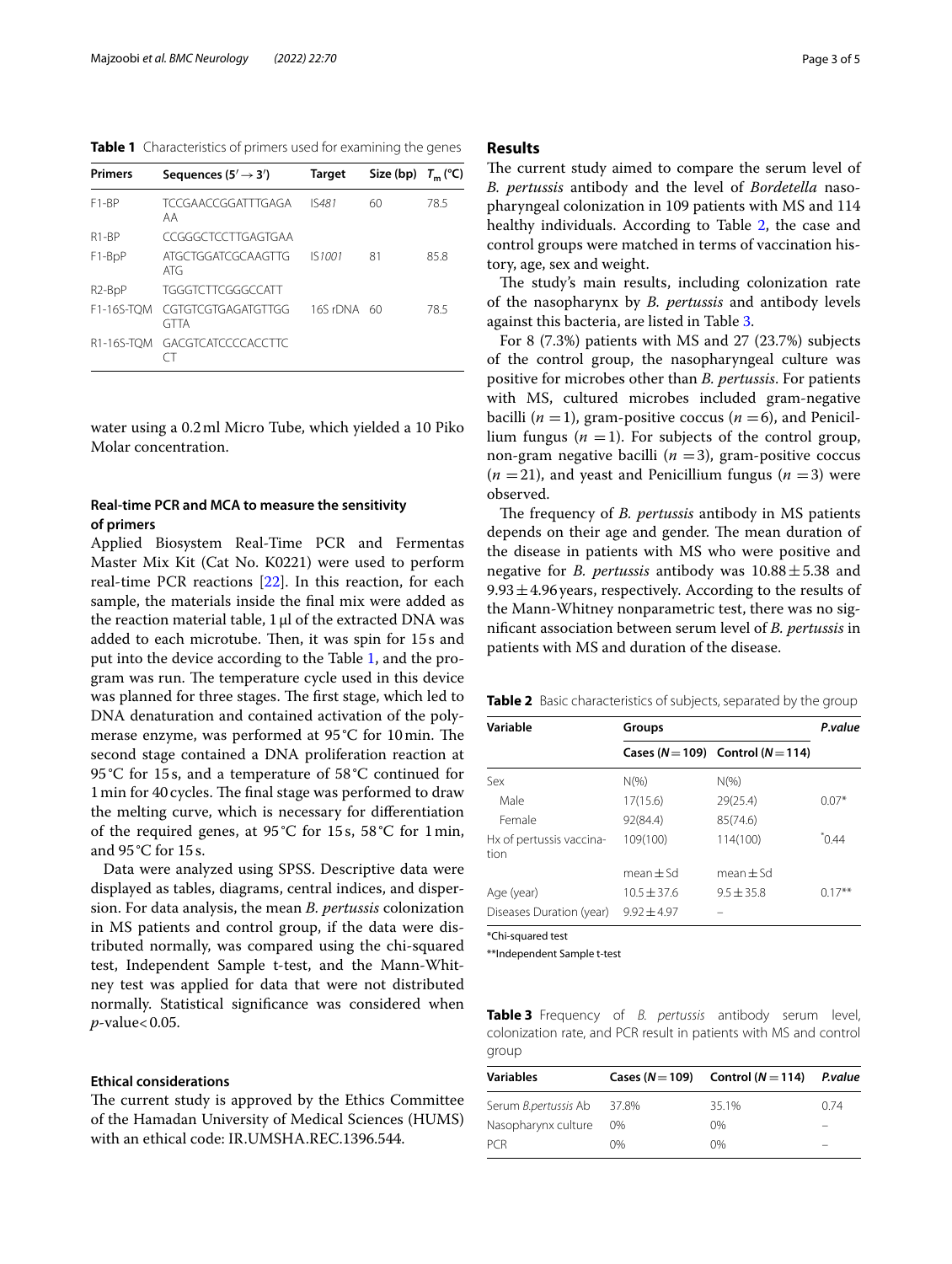# **Discussion**

In the present study, serum levels of *B. pertussis* antibody in the case and control groups were 37.8 and 35.1%, respectively. All subjects were negative for nasopharyngeal colonization and PCR. There was no significant association between *B. pertussis* antibody titer and age, sex, and duration of the disease. The study by Eslamifar et al. [[23\]](#page-4-19) in Iran reported that more than half of children aged 8months to 6 years were negative for *B. pertussis* antibody. However, there was a direct correlation between *B. pertussis* antibody and age.

In the study by Hashemi et al. [[24](#page-4-20)] about half of the students had positive *B. pertussis* titer, which was not diferent between males and females. In the present study, the frequency of *B. pertussis* positive antibody in the serum of patients was 37.8%, which is lower than the fndings of the aforementioned studies. This discrepancy can be attributed to the gradual decline of serum antibodies overtime after developing the disease or vaccination [\[25](#page-4-21)], particularly worth noting that subjects of the present study were older than the abovementioned studies.

In the present study, nasopharyngeal colonization and PCR revealed no case of *B. pertussis*. However, there were cases of gram-positive coccus colonization  $(n = 6)$ , gram-positive bacilli  $(n = 1)$ , and Penicillium  $(n = 1)$ . The hypothesis of the association between infectious agents and the likelihood of developing MS was initially suggested based on the ecological study of Kurtzke et al. [\[19](#page-4-15)].

According to the study by Zarkesh-Esfahani et al., infectious agents play a signifcant role in the etiology of MS. However, no researcher has mentioned the contribution of specifc microbial agents in the pathogenesis of MS [[7\]](#page-4-3). Infectious agents may cause secretion of cytokines, Gliosis, and leukocyte infltration due to infammation and loss of integrity in CNS tissue [\[26\]](#page-4-22). *Chlamydia pneumonia*, HH6, EBV, and Mycoplasma are mentioned as infectious agents that may have a role in MS pathogenesis [[11,](#page-4-7) [26–](#page-4-22)[28\]](#page-4-23). Antigen similarity between these pathogens and CNS tissue has been suggested as a probable cause for the onset of myelin damage [\[27,](#page-4-24) [29\]](#page-4-25). Fiore et al. [\[20](#page-4-16)], in a study on 92 patients with a defnite diagnosis of MS, reported that 95.47% of subjects were positive for anti-*B. pertussis* antibodies. Researchers reported that high pathogenic toxin may be directly attached to Nero-Epithelium, causing damage to the CNS.

Considering the efect of subclinical colonization of *B. pertussis* on nasopharynx of vaccinated individuals and the infuence of *B. pertussis*, as a potential adjuvant agent with neural antigens, in the induction of neuropathology of autoimmune encephala and development of MS in the animal model, as well as based on epidemiological and biological evidence, Rubin et al. concluded

that colonization of *B. pertussis* can be an important cause of MS [[18\]](#page-4-14). However, contrary to the studies by Fiore  $[20]$  $[20]$  $[20]$  and Rubin  $[8]$  $[8]$ , Sen et al.  $[30]$  $[30]$ , in a study on mice, concluded that administration of pertussis toxin did not afect phenotype induction similar to MS.

# **Conclusion**

There was no difference between *B. pertussis* antibody titer in MS patients and the healthy control group. None of the participants in both case and control groups presented nasopharyngeal colonization of *B. pertussis*. Therefore, it seems that probably *B. pertussis* has not a role in MS development.

#### **Abbreviations**

MS: Multiple sclerosis; *B. pertussis*: *Bordetella pertussis*; PCR: Polymerase Chain Reaction; CSF: Cerebrospinal fuid; HUMS: Hamadan University of Medical Sciences (HUMS); EBV: Epstein-Barr virus; CNS: Central nervous system.

#### **Acknowledgments**

This study was approved and received fnancial support by the Vice-chancellor of Research and Technology, Hamadan University of Medical Sciences, Hamadan, Iran under the number 9609215879.

## **Authors' contributions**

MMM, and SM and MRM proposed, designed, carried out the study, HRGH, ZS, MA and MRA analyzed the generated data and drafted the manuscript, and performed the data analysis. MMM and MRA participated in proofreading of the manuscript and critical revision. All authors read and approved the fnal manuscript.

#### **Funding**

This study has been adapted from a research fund at Hamadan University of Medical Sciences (Project No: 9609215879).

#### **Availability of data and materials**

The datasets used and/or analyzed during the current study available from the corresponding author on reasonable request.

#### **Declarations**

## **Ethics approval and consent to participate**

The current study is approved by the Ethics Committee of the Hamadan University of Medical Sciences (HUMS) with an ethical code: IR.UMSHA. REC.1396.544 and all the methods were carried out in accordance with relevant guidelines and regulations.

#### **Consent for publication**

All authors gave their consent for publication.

#### **Competing interests**

The authors declare that they have no competing interests.

#### **Author details**

<sup>1</sup> Department of Infectious Diseases, School of Medicine, Hamadan University of Medical Sciences, Hamadan, Iran. <sup>2</sup> Brucellosis Research Center, Hamadan University of Medical Sciences, Hamadan, Iran. <sup>3</sup> Department of Pathology, School of Medicine, Hamadan University of Medical Sciences, Hamadan, Iran. 4 Department of Community Medicine, School of Medicine, Hamadan University of Medical Sciences, Hamadan, Iran.<sup>5</sup> Department of Neurology, School of Medicine, Hamadan University of Medical Sciences, Hamadan, Iran. <sup>6</sup> Department of Microbiology, School of Medicine, Hamadan University of Medical Sciences, Hamadan, Iran.